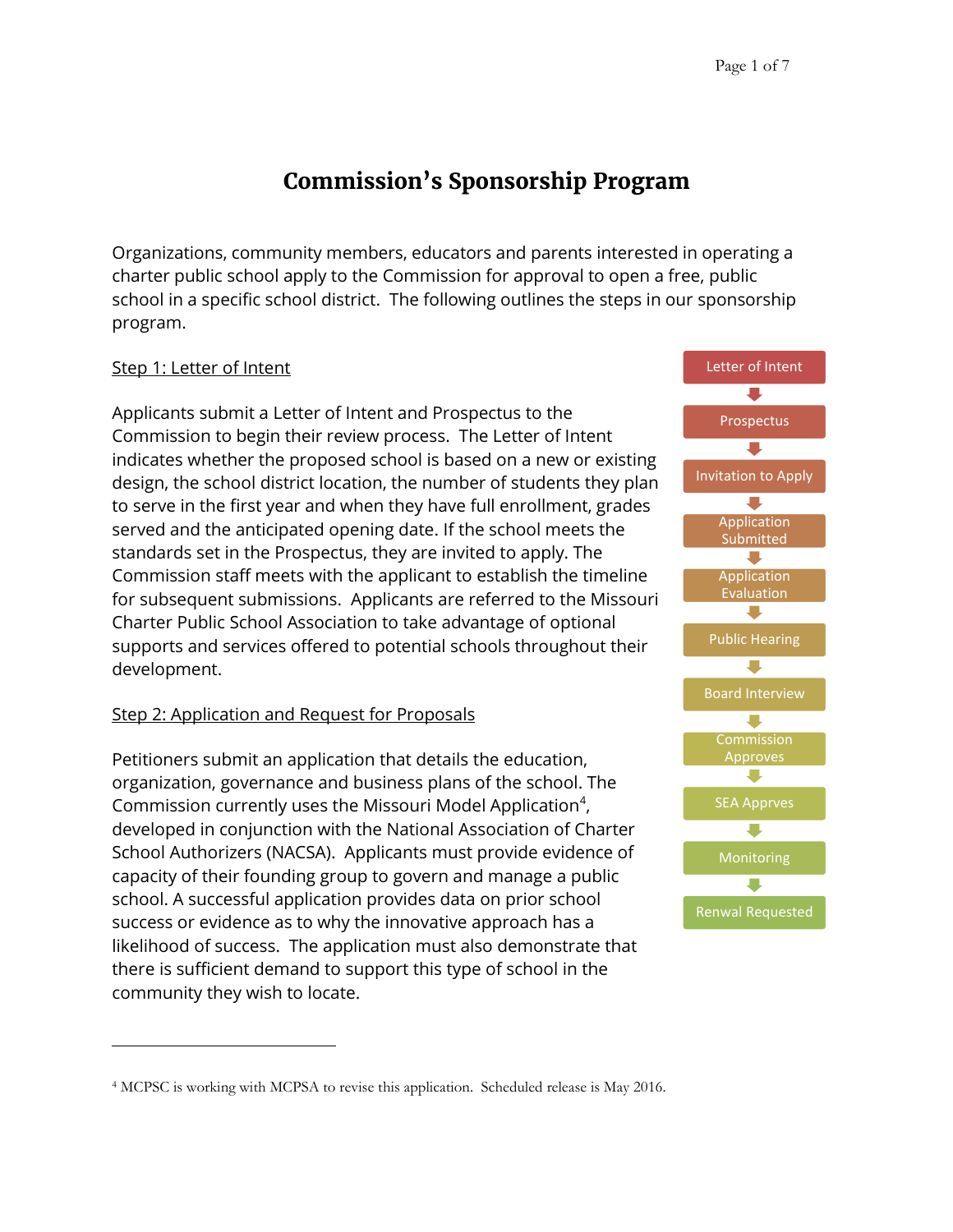The Commission will accept applications throughout the year. Applications are generated through an open Request for Proposals (RFP) issued by the Commission. We actively invite high performing models and networks to open schools in Missouri. The Commission works closely with the Missouri Charter Public School Association, the statewide member and charter sector support organization, as well as other state and national partnering organizations to identify potential applicants. The Commission also encourages existing performing charter public schools in Missouri to open other schools or scale to serve children throughout their K-12 educational experience. The Commission will accept applications from existing charter public schools seeking renewal.

Communities may wish to generate their own RFP and community engagement process to develop or identify a charter public school that meets their particular needs. The Commission may choose to issue a RFP to encourage applications for specific communities or for specific types of schools.

The Commission has a particular interest in applications for turnaround schools and models that focus on high need populations. We seek applications from proven teams willing to replace failing schools. We are eager to read application with well researched models that address students in high-poverty/high-crime communities, students who are over-age/under-credit, or children engaged with the justice system.

# Step 3: Application Evaluation

Once submitted, applications are subject to rigorous evaluation by staff and teams of trained reviewers. We begin by engaging and training local citizens, educators, civic and business leaders as application review teams. They will be joined by specific content experts, as needed. The team will use their individual and collective knowledge, their understanding of the local context and the Commission's application rubric<sup>5</sup> when reviewing the application.

Demonstrated methods to drive high academic outcomes are the most important component of a quality application, but it is not the only one. A clear mission, an articulate educational philosophy, with an aligned organizational culture and school climate are equally important to the success of a school. Financial statements, organization plans and systems are scrutinized to assure that the petitioners have

<sup>&</sup>lt;sup>5</sup> The Commission will continue to use the Model Rubric until the new application is competed.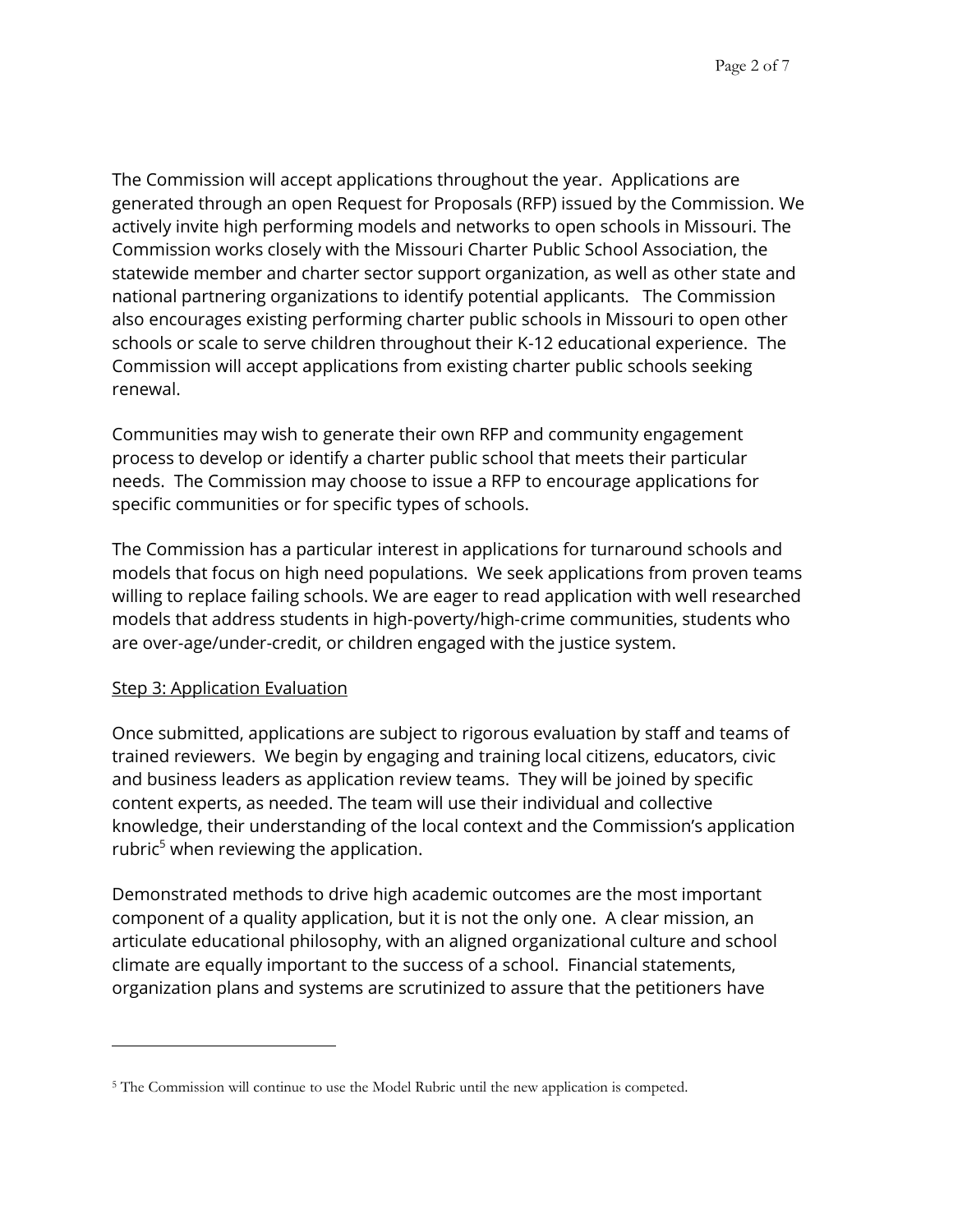considered the myriad of details required to start and maintain a high performing organization.

Beyond a solid plan, the application must show the capacity of the board to govern, the skills of the school leadership to drive results and reveal the group's ability to attract the necessary talent to meet needs of the children they plan to serve.

The Commission provides feedback to petitioners within 90 days of submission. Applicants will be given an opportunity to supply missing data or materials and respond to any open questions remaining. The intent is to facilitate a strong submission of an application that is in compliance with state statute and the standards of the Commission. This will accelerate the approval by the State Board of Education, if approved by the Commission.

Applicants are provided the opportunity to revise their application, provide additional data or materials or withdraw for future improvement and resubmission. Applicants may go through the review cycle more than once.<sup>6</sup> Applicants that have not provided sufficient documentation or do not meet the standards or statutes may be referred to the Commission with a request to deny.

# Step 4: Public Hearing

Applications meeting the Commission's standards as outlined in our rubric are granted a public hearing. The Commission requires a hearing as part of the sponsorship review process to offer the public an opportunity to provide support, objections or questions to the Commission concerning pending applications.

To maximize community participation, hearings are scheduled in the evening or on Saturdays and take place in the school district the charter intends to serve. Notice of the hearing is published on the Commission's website. The notice is also distributed widely to local media and through social media. Charter public school applications and supporting documents are made available to the public on the Commission's website and citizens are encouraged to submit written comment, as well.

Members of the Commission open the hearing by inviting the application to make a 15-minute presentation about their potential school. Citizens are invited to provide 2- 3 minute testimony in support or opposition. Questions asked by attendees will not be

<sup>6</sup> Insert policy on number of times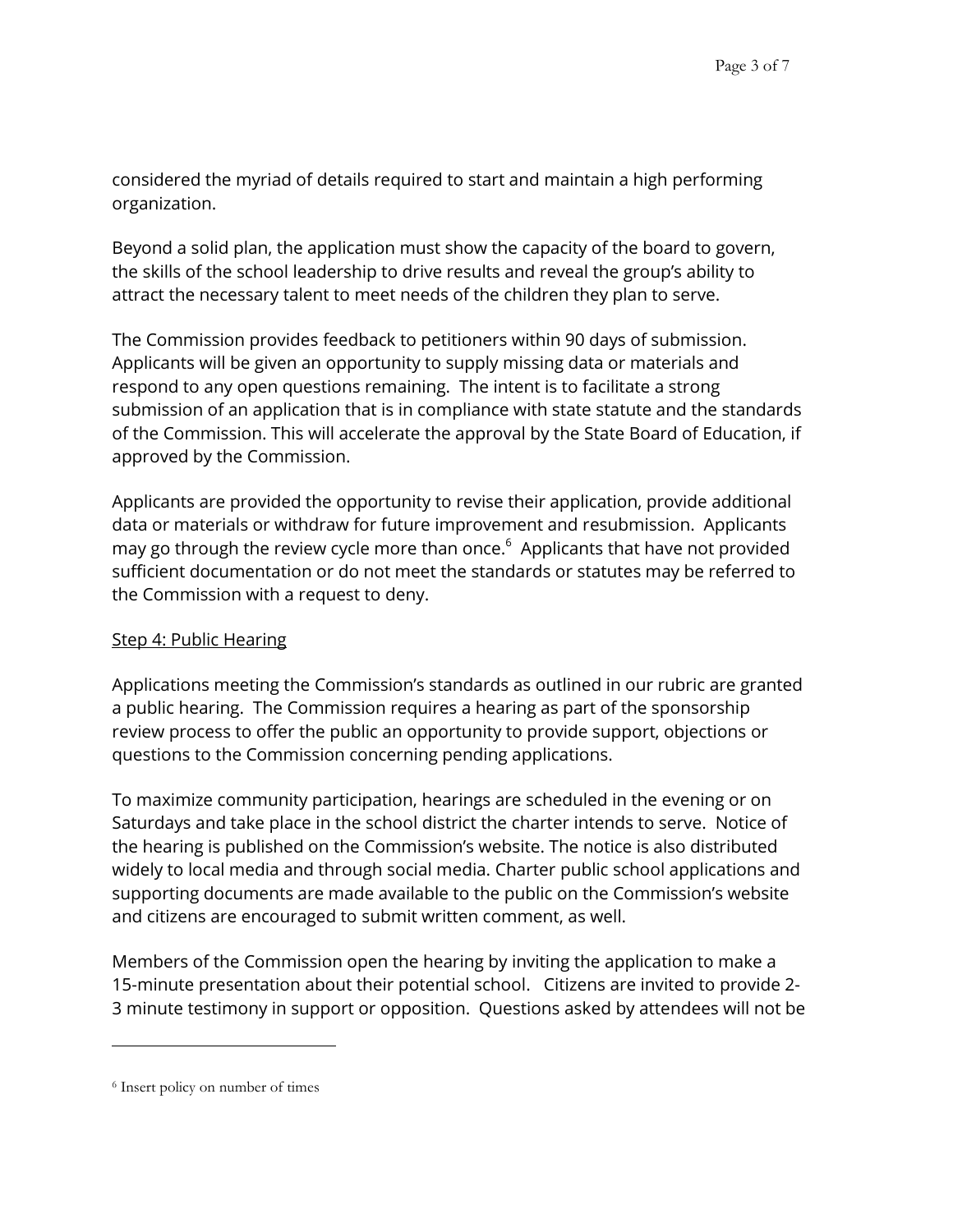addressed in this setting, but recorded for written responses to be posted on the Commission's website.

# Step 5: Applicant Interview

Following a public hearing and prior to a staff recommendation to the Commission, applicants are required to participate in public interview. Reviewers, contract services, Commission members and Commission staff are possible members of the interview team. The applicant team must include the charter public school governing board chair and school leader (if identified). The applicant team may also consist of board members, any identified staff, and representatives of the CMO, when applicable. The Commission reserves the right to indicate the number of members on an applicant's team as well as the length of the interview.

The purpose of the interview is to further determine the capacity of the governing group and founding staff, their understanding of their roles and their knowledge of their model. Interviews are public and highly structured, with specific questions relating to the application, the backgrounds of the petitioners and the needs of the community. This interview takes place following the public hearing so that comments and questions presented by the public may be addressed during the interview.

# Step 6: Commission Decision

Commission staff will provide in writing to the Commissioners a recommendation whether the application should be approved or denied. This recommendation is based on the application, revisions, information gathered through the hearing and at the interview. High quality applicants will be recommended for sponsorships for five years. Approved applicants will receive a letter of sponsorship from the Commission to be included in their submission to the State Board of Education. Application that did not meet state statute or Commission standards will be recommended for denial. Denied applicants may appeal to the State Board of Education.<sup>7</sup>

Sponsored charter public schools are required to have a legal charter agreement that details specific areas of compliance and clearly articulates measurable goals (referred to as the performance contract.) The Commission will work with applicants to negotiate the performance contract aligned to the application, state statute and

<sup>7</sup> As outlined in Missouri Revised Statutes 160.405.2.(4)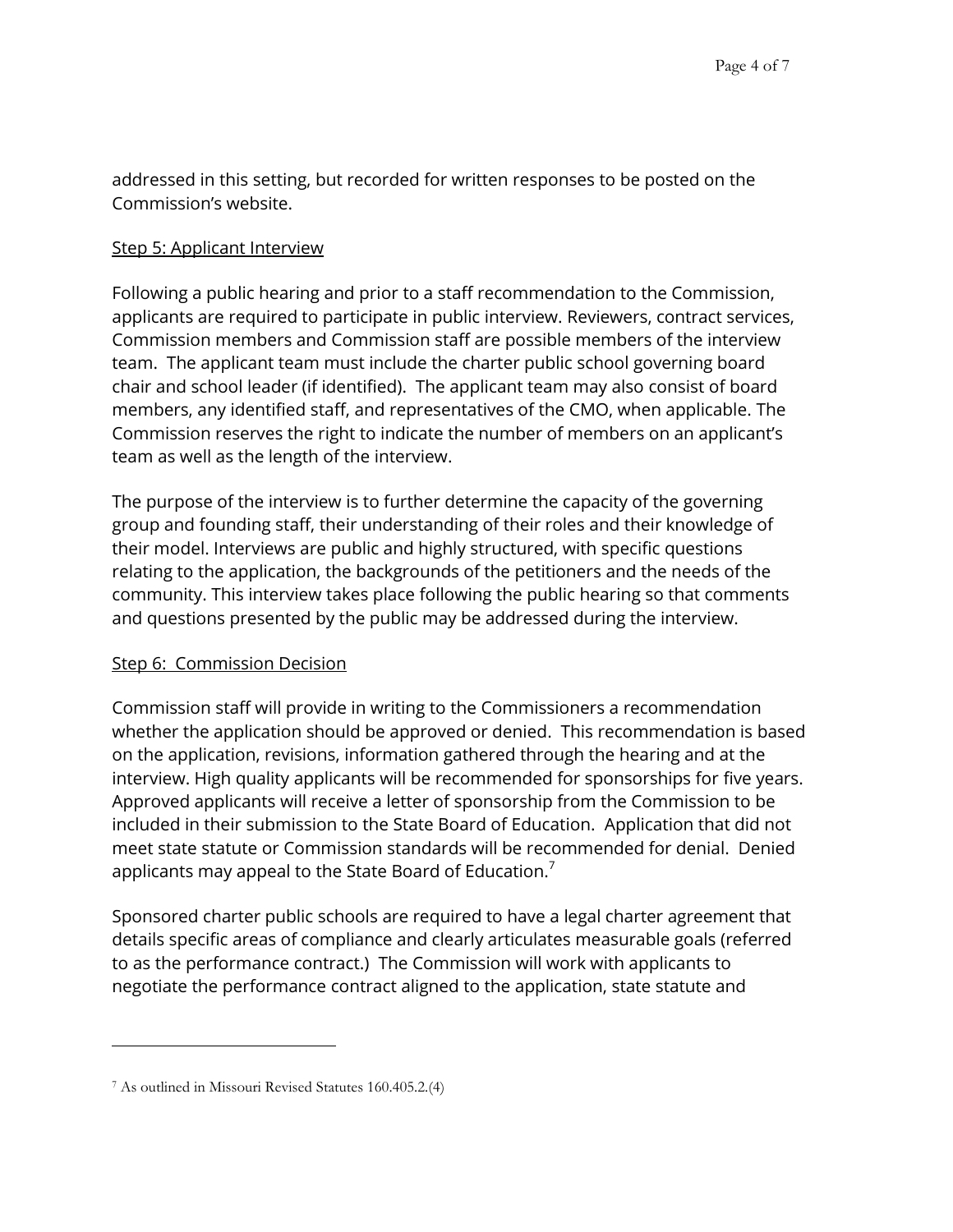Commission policy. This contract is signed following approval by the State Board of Education.

# Step 7: State Board of Education Approval

The final application and agreements, with a sponsorship letter from the Commission are submitted to the MOSBOE for approval, as outlined in Missouri's Revised State Statutes. The Department of Elementary and Secondary Education has 60 days to review the application on behalf of the State Board of Education and may offer recommended changes to assure alignment with statute and regulations. Applicants are not required to accept Department recommendations outside of statutory or regulatory requirements.

Applications meeting the statutory and regulatory requirements are placed on an upcoming MOSBOE meeting agenda, with a recommendation by the Department. The MOSBOE may vote to deny a charter public school only if the application fails to meet state statute or comply with department regulations. $^8$ 

# Step 8: Monitoring and Oversight

Once approved by the State Board of Education, charter public school applicants immediately move from a concept to the "pre-opening" phase. Typically, the board moves from founders to governance, establishing policies, hiring staff and acquiring a permanent location (if not already accomplished.) Student and teacher recruitment quickly follows and if the school is not working with a CMO, it will begin developing curriculum, personnel policies and business systems.

The Commission provides oversight of the charter public school for the duration of the contract. The Commission staff establishes the monitoring plan, submission calendar and creates baseline benchmark documents, matching statutes and the charter agreement. The compliance tracking system is populated with the charter agreement provision, with clear deliverables and due dates.

Throughout the term of the contact, Commission staff examines data and documents on the education, operation and governance of the school and matches the performance of the school to the agreement and goals. The Commission staff report to the Commission any compliance, performance or statute violations.

<sup>8</sup> RSMo 160.405.3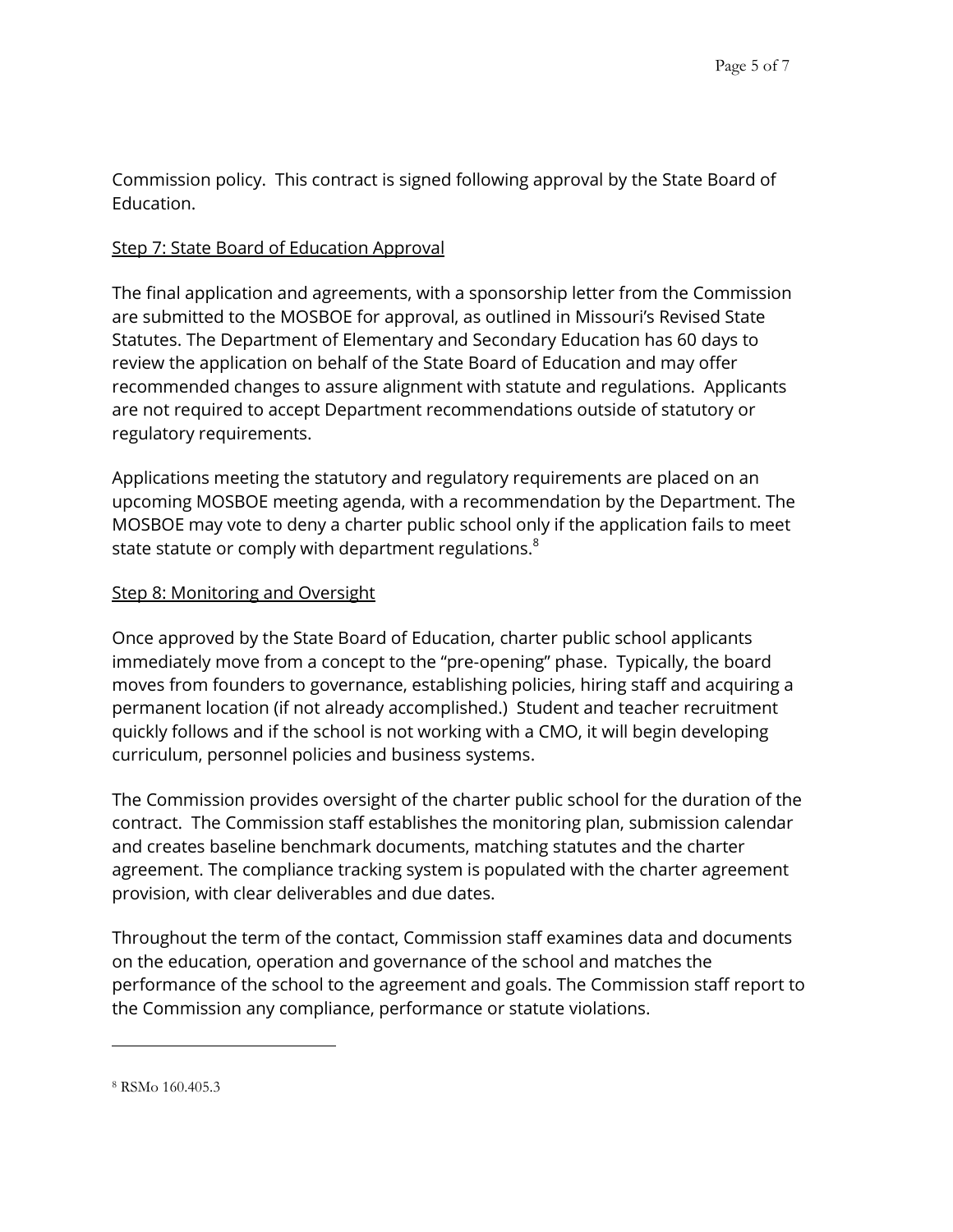The Commission, along with MCPSA are "on call" to assist the school with specific supports and resources, connections to the various individuals within MODESE, clarifications on rules and regulations, and addressing any barriers the school faces.

Starting seven months prior to opening, there will be an initial pre-opening meeting with the governing board chair, school leader, any staff the school leader wishes to bring and a representative from the CMO (if applicable). The purpose of this meeting is to walk through the pre-opening plans, establish regular check-in calls and gain clarity on roles, reporting and the conditions necessary to open on time.

Sixty days before opening, a conference call is held to review the progress toward opening school and addressing any concerns. The call will include Commission staff, board members, school leadership, staff (they wish to include) and appropriate representatives from the CMO. Thirty days out, Commission staff will visit the school and meet with the governing board chair, school leader, staff responsible for financial management, operations manager, CMO for a tour and discussion on the school's compliance with all pre-opening requirements. If necessary, a final review of any outstanding documents and requirements will be made one week prior to opening. The Commission reserves the right to hold additional calls/meetings regarding preopening, reporting and compliance if deemed necessary.

After opening, a site visit is conduced, and dates for future site visits are scheduled. Monthly, Commission staff review the compliance tracking system and provides feedback to the school when necessary. On time and completeness reports are provided to the Commission at their regular meetings. Annual reports are produced by the sponsor and by the school, and are distributed to Commissioners, board members, staff and parents, and made available to the public on both the Commission and school's websites.

The Commission requires an annual site visit to each sponsored charter public school to assure compliance and hear from board members, staff, students and parents about the condition of the school. Site visit teams are constructed based on the knowledge, skill and expertise necessary to review a school's particular mission, grade configuration and target population. The review teams are assigned to the school during pre-opening (if possible) and stay with the school during the life of the charter agreement with changes to review team members only as necessary. This provides consistency in the review for the school and allows the team to see changes over time.

Charter public school governing boards receive an annual report on compliance from Commission staff. This report matches the performance of the school to the charter agreement. Draft reports are made available to school staff and board for response,